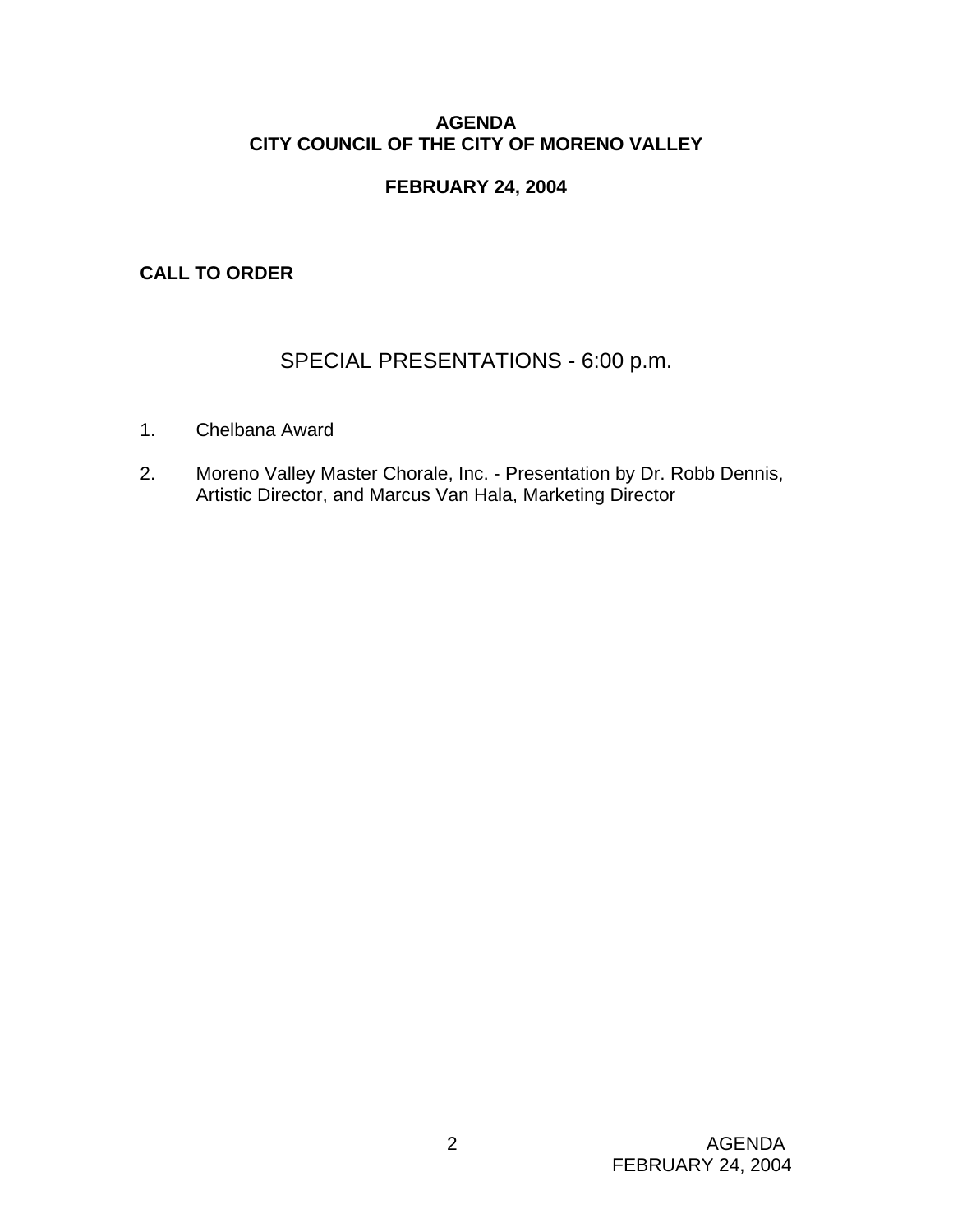#### **AGENDA JOINT MEETING OF THE CITY COUNCIL OF THE CITY OF MORENO VALLEY MORENO VALLEY COMMUNITY SERVICES DISTRICT COMMUNITY REDEVELOPMENT AGENCY OF THE CITY OF MORENO VALLEY AND THE BOARD OF LIBRARY TRUSTEES**

# **REGULAR MEETING - 6:30 P.M. FEBRUARY 24, 2004**

**CALL TO ORDER** (Joint Meeting of the City Council of the City of Moreno Valley, Moreno Valley Community Services District, Community Redevelopment Agency of the City of Moreno Valley and the Board of Library Trustees - actions taken at the Joint Meeting are those of the Agency indicated on each Agenda item)

# **PLEDGE OF ALLEGIANCE**

**INVOCATION** – Pastor David Richardson, Jr., IMANI Praise Fellowship

# **ROLL CALL**

# **INTRODUCTIONS**

PUBLIC COMMENTS **ON MATTERS ON THE AGENDA** WILL BE TAKEN UP AS THE ITEM IS CALLED FOR BUSINESS, BETWEEN STAFF'S REPORT AND CITY COUNCIL DELIBERATION (SPEAKER SLIPS MAY BE TURNED IN UNTIL THE ITEM IS CALLED FOR BUSINESS.) Those wishing to speak should submit a BLUE speaker slip to the Bailiff. There is a three-minute limit per person. All remarks and questions shall be addressed to the presiding officer or to the City Council and not to any individual Council member, staff member or other person.

PUBLIC COMMENTS **ON MATTERS NOT ON THE AGENDA** UNDER THE JURISDICTION OF THE CITY COUNCIL WILL BE HEARD PRIOR TO CITY COUNCIL REPORTS AND CLOSING COMMENTS. IN THE EVENT THAT THE AGENDA ITEM FOR SUCH PUBLIC COMMENTS HAS NOT BEEN CALLED BY 9:00 P.M., IT SHALL BE CALLED AS THE NEXT ITEM OF BUSINESS FOLLOWING THE CONCLUSION OF ANY ITEM BEING HEARD AT 9:00 P.M. Those wishing to speak should submit a BLUE speaker slip to the Bailiff. There is a three-minute limit per person. All remarks and questions shall be addressed to the presiding officer or to the City Council and not to any individual Council member, staff member or other person.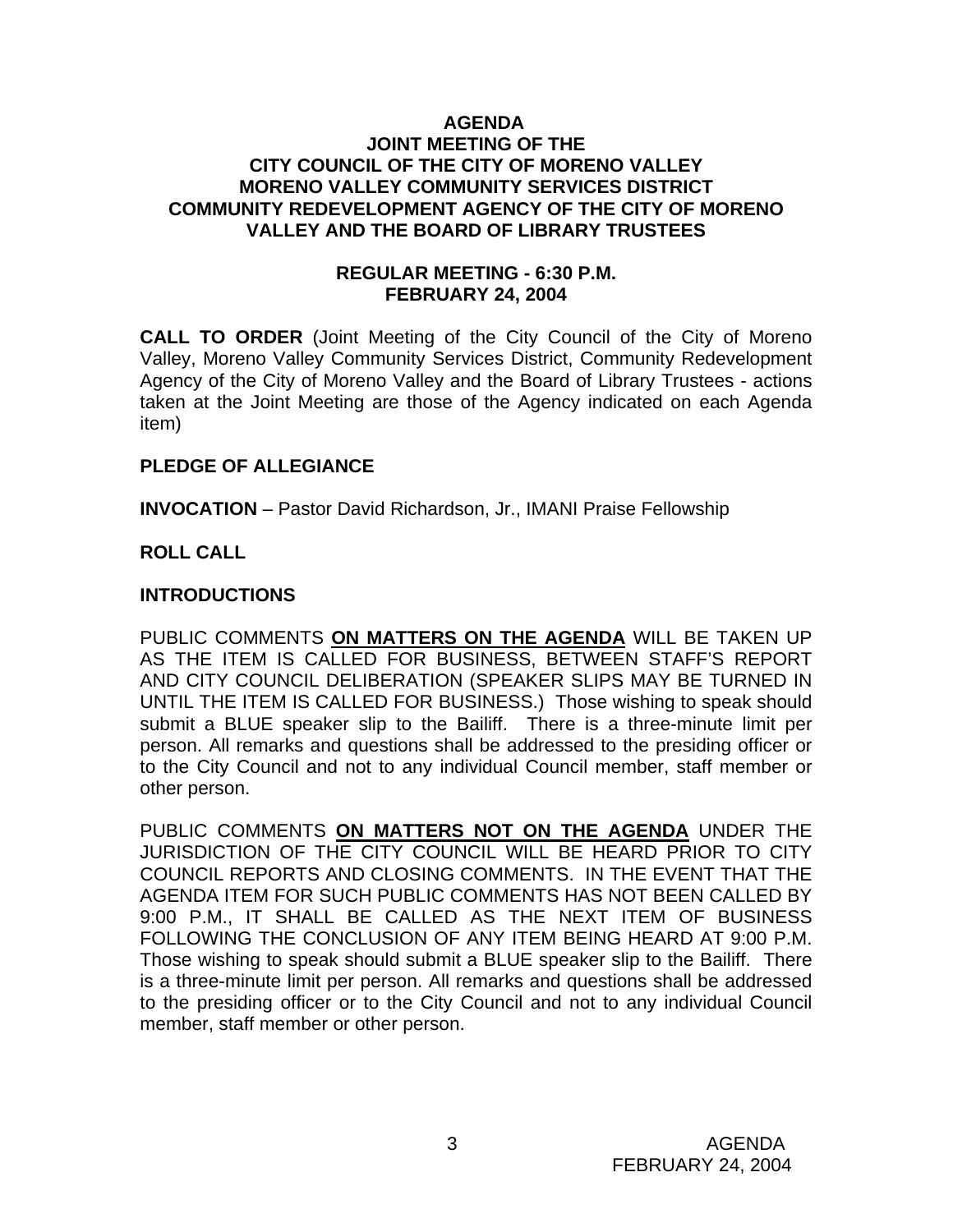# **JOINT CONSENT CALENDARS (SECTIONS A-D) OF THE CITY COUNCIL OF THE CITY OF MORENO VALLEY, MORENO VALLEY COMMUNITY SERVICES DISTRICT, COMMUNITY REDEVELOPMENT AGENCY OF THE CITY OF MORENO VALLEY, AND THE BOARD OF LIBRARY TRUSTEES**

All items listed under the Consent Calendars, Sections A, B, C, and D are considered to be routine and non-controversial, and may be enacted by one motion unless a member of the Council, Community Services District, Redevelopment Agency or the Board of Library Trustees requests that an item be removed for separate action. The motion to adopt the Consent Calendars is deemed to be a separate motion by each Agency and shall be so recorded by the City Clerk. Items withdrawn for report/discussion will be heard after public hearing items.

# **A. CONSENT CALENDAR** - **CITY COUNCIL**

- A1. ORDINANCES FIRST READING BY TITLE ONLY Recommendation: Waive reading of all Ordinance Introductions and read by title only.
- A2. WARRANT REPORT JANUARY 31, 2004 (Report of: Finance Department) Recommendation: Adopt Resolution No. 2004-13, approving the Warrant Report, dated January, 2004 in the total amount of \$6,440,888.03.

Resolution No. 2004-13

 A Resolution of the City Council of the City of Moreno Valley, California, Approving the Warrant Report Dated January 31, 2004

A3. NOTICE OF COMPLETION AND ACCEPTANCE OF THE TRAFFIC SIGNAL AT PERRIS BOULEVARD AND SUNNYMEAD RANCH PARKWAY – PROJECT NO. 02-12566821 (Report of: Public Works Department) Recommendation: Ratify Contract Change Order No. 1 (Final); accept the work as complete for the traffic signal at Perris Boulevard and Sunnymead Ranch Parkway, constructed by LA Signal, Inc., 1500 East Nelson Avenue, Industry, California 91744; direct the City Clerk to record the Notice of Completion within ten (10) calendar days at the office of the County Recorder of Riverside County, as required by Section 3093 of the California Civil Code; authorize the Director of Finance to release the retention to LA Signal, Inc. thirty-five (35) calendar days after the date of recordation of the Notice of Completion, if no claims are filed against the project; and accept the improvements into the City's maintained road system.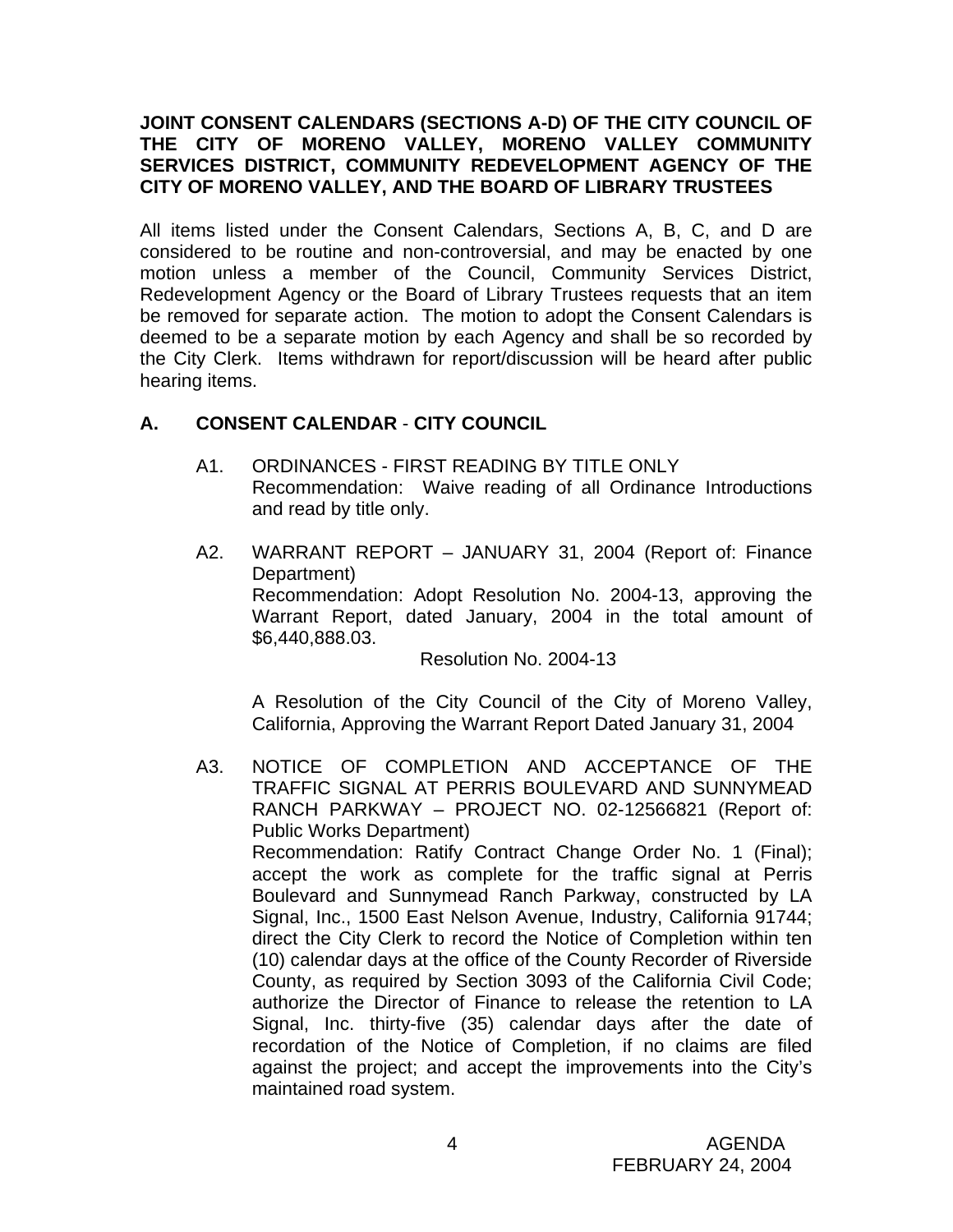- A4. APPROVAL OF QUARTERLY INVESTMENT REPORT QUARTER ENDED DECEMBER 31, 2003 (Report of: Finance Department) Recommendation: Approve and accept the quarterly investment report, in compliance with California Government Code Section 53646.
- A5. ACCEPTANCE OF COMPREHENSIVE ANNUAL FINANCIAL REPORT FOR THE FISCAL YEAR ENDED JUNE 30, 2003 (Report of: Finance Department) Recommendation: Accept the Comprehensive Annual Financial Report for the Fiscal Year Ended June 30, 2004.
- A6. MINUTES REGULAR MEETING OF FEBRUARY 10, 2004 (Report of: City Clerk's Department) Recommendation: Approve as submitted.
- A7. REVISION TO LEGISLATIVE POLICY RE RULES OF PROCEDURE FOR CITY COUNCIL MEETINGS AND RELATED FUNCTIONS AND ACTIVITIES (Report of: City Clerk's Department) Recommendation: Adopt the proposed revised legislative policy regarding rules of procedure for City Council meetings and related functions and activities.
- A8. APPOINTMENTS TO REGIONAL CONSERVATION AUTHORITY (RCA), SOUTHERN CALIFORNIA ASSOCIATION OF GOVERNMENTS - COMMUNITY, ECONOMIC, AND HUMAN DEVELOPMENT (SCAG-CEHD), SOUTHERN CALIFORNIA ASSOCIATION OF GOVERNMENTS - TRANSPORTATION COMMUNICATIONS COMMITTEE (SCAG-TCC), AND COMMUNITY OF PROMISE (NO WRITTEN MATERIAL PROVIDED) (Report of: City Clerk's Department)
- A9. RESOLUTION NO. 2004-15, AUTHORIZATION TO SUBMIT GRANT APPLICATIONS FOR SAFE ROUTES TO SCHOOL PROGRAM AND CERTIFICATION OF MATCHING FUNDS (Report of: Public Works Department) Recommendation: Approve staff's proposed project recommendations for the Safe Routes to School program; adopt the Resolution supporting the submission of applications for the Safe Routes to School Program; and authorize the Public Works Director to submit applications to the California Department of Transportation District 8 Local Assistance Engineer for the Safe Routes to School Program.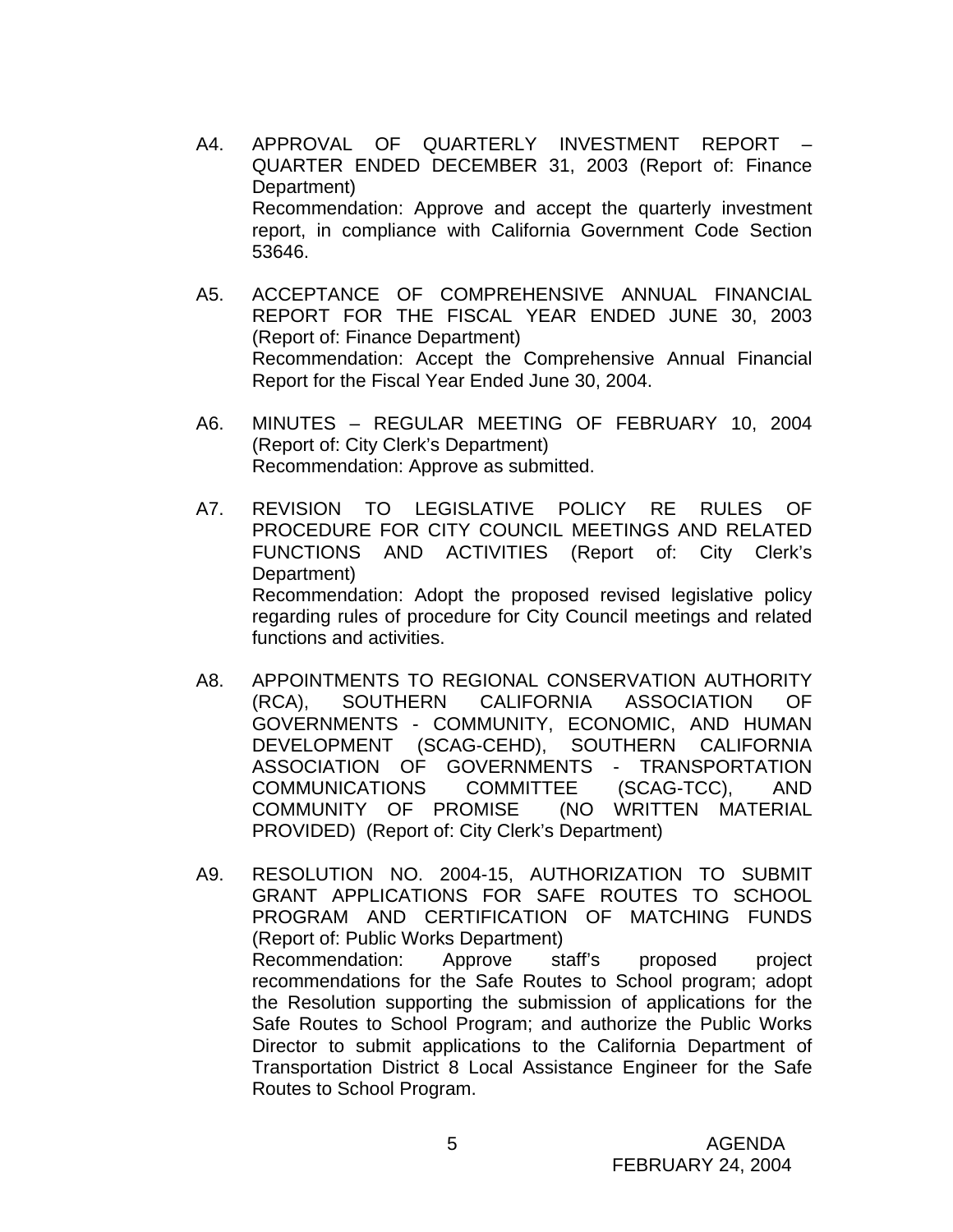# Resolution No. 2004-15

 A Resolution of the City Council of the City of Moreno Valley, California, Supporting the Submission of Applications for Safe Routes to School Program and Authorize the Public Works Director to Submit Applications to California Department of Transportation District 8 Local Assistance Engineer for the Safe Routes to School Program

A10. APPROVAL OF PARCEL MAP 30882 – COMMERCIAL PROJECT, AND ACCEPT AGREEMENTS & BONDS FOR PUBLIC RIGHT-OF-WAY IMPROVEMENTS, SOUTHWEST CORNER OF HIGHWAY 60 AND MORENO BEACH DRIVE – WALMART REAL ESTATE BUSINESS TRUST (Report of: Public Works Department) Recommendation: Approve Parcel Map 30882, authorize the City Clerk to sign the map and transmit said map to the County Recorder's Office for recordation; accept the bonds and Agreements for Public Improvements; authorize the Mayor to execute the agreements; and direct the City Clerk to forward the signed agreements to the County Recorder's Office for recordation.

# **B. CONSENT CALENDAR** - **COMMUNITY SERVICES DISTRICT**

- B1. ORDINANCES FIRST READING BY TITLE ONLY Recommendation: Waive reading of all Ordinance Introductions and read by title only.
- B2. MINUTES REGULAR MEETING OF FEBRUARY 10, 2004 (Report of: City Clerk's Department) Recommendation: Approve as submitted.

# **C. CONSENT CALENDAR** - **COMMUNITY REDEVELOPMENT AGENCY**

- C1. ORDINANCES FIRST READING BY TITLE ONLY Recommendation: Waive reading of all Ordinance Introductions and read by title only.
- C2. MINUTES REGULAR MEETING OF FEBRUARY 10, 2004 (Report of: City Clerk's Department) Recommendation: Approve as submitted.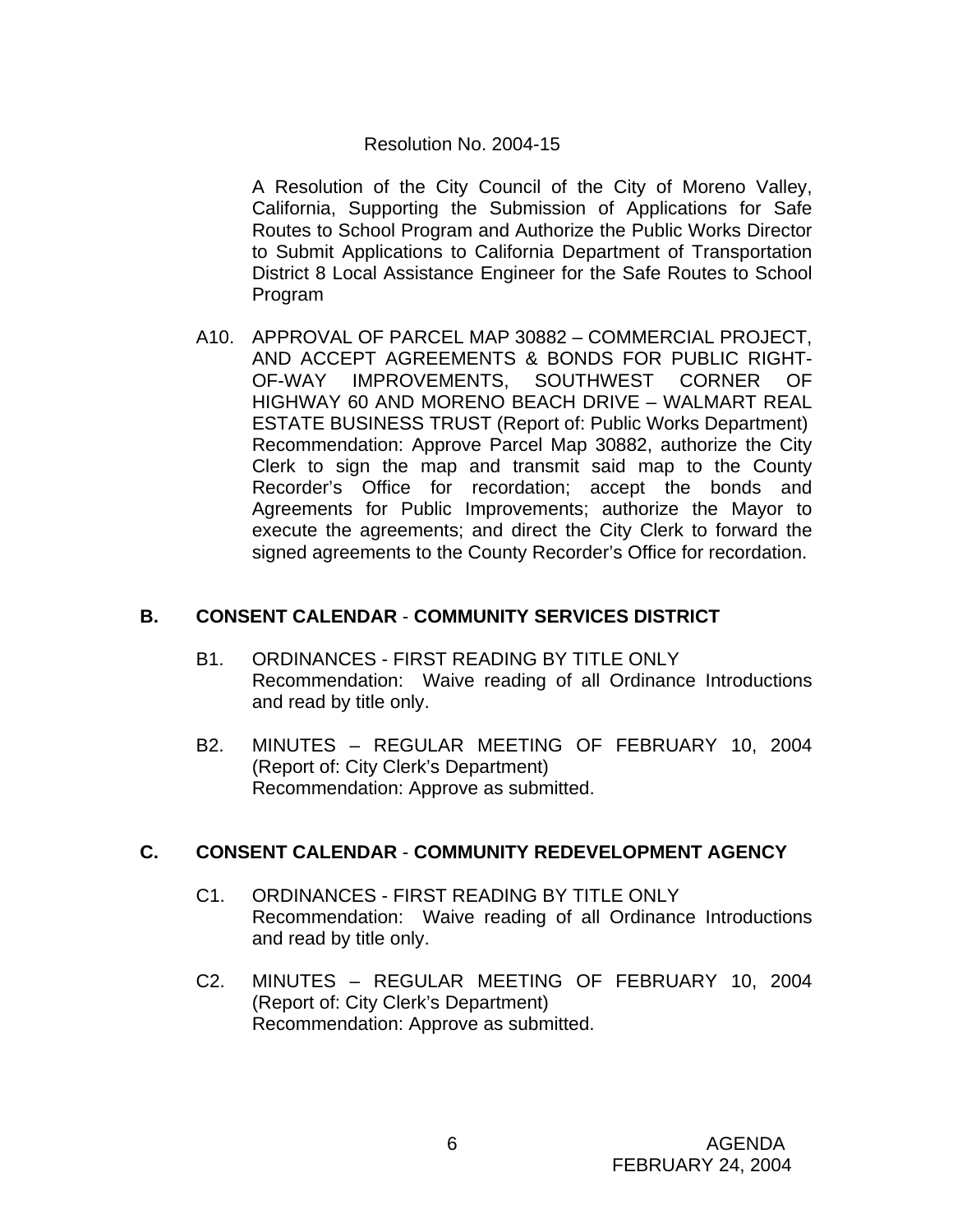# **D. CONSENT CALENDAR** - **BOARD OF LIBRARY TRUSTEES**

- D1. ORDINANCES FIRST READING BY TITLE ONLY Recommendation: Waive reading of all Ordinance Introductions and read by title only.
- D2. MINUTES REGULAR MEETING OF FEBRUARY 10, 2004 (Report of: City Clerk's Department) Recommendation: Approve as submitted.

# **E. PUBLIC HEARINGS - NONE**

#### **F. ITEMS REMOVED FROM CONSENT CALENDARS FOR DISCUSSION OR SEPARATE ACTION**

# **G. REPORTS**

- G1. PUBLIC MEETING REGARDING MAIL BALLOT PROCEEDINGS FOR TENTATIVE TRACTS 31050, 31120, 31255 (AND ALL THEIR AFFECTED PHASES): INCLUSION INTO COMMUNITY SERVICES DISTRICT ZONE B (RESIDENTIAL STREET LIGHTING; AND APPROVAL OF THE NATIONAL POLLUTANT DISCHARGE ELIMINATION SYSTEM (NPDES) REGULATORY RATE SCHEDULE (Report of: Public Works Department) Recommendation: That the City Council and the Board of Directors of the Moreno Valley Community Services District (CSD) accept public comments regarding the mail ballot proceedings for Tentative Tracts 31050, 31120, 31255 (and all their affected phases) for: 1) inclusion into CSD Zone B and approval of the annual charge; and 2) approval of the NPDES regulatory rate schedule.
- G2. PUBLIC MEETING TO PROVIDE COMMENT ON THE PROPOSED PARKWAY LANDSCAPE REFURBISHMENT AND REINSTATEMENT OF COMMUNITY SERVICES DISTRICT ZONE D (PARKWAY LANDSCAPE MAINTENANCE) FOR TRACT NO. 20529 (AND ALL AFFECTED PHASES) – EAST OF MORENO BEACH DRIVE, SOUTH OF LOCUST, AND WEST OF PETTIT STREET (Report of: Public Works Department) Recommendation: That the Mayor and City Council, acting in their respective capacities as President and Members of the Board of Directors of the Moreno Valley Community Services District (CSD), hold a Public Meeting to accept comments regarding the proposed refurbishment of parkway landscaping and inclusion into the CSD Zone D (Parkway Landscape Maintenance) program for Tract 20529 (and all affected phases).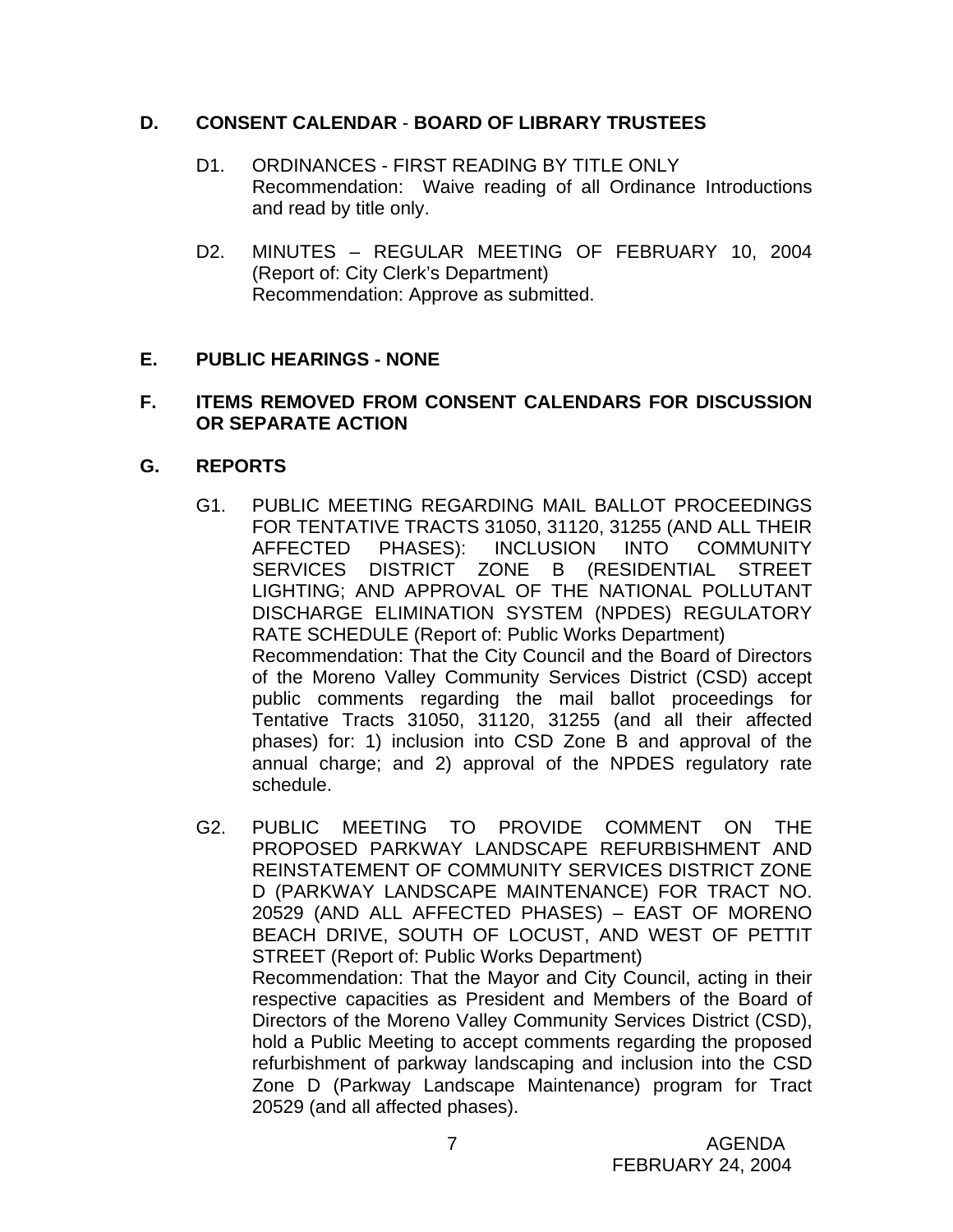G3. RESOLUTION SUPPORTING PROPOSITIONS 57 AND 58 (Report of: Administrative Services Department) Recommendation: That the City Council adopt Proposed Resolution No. 2004-14, supporting the passage of Propositions 57 and 58 on the March 2004 Statewide Ballot.

#### Resolution No. 2004-14

A Resolution of the City Council of the City of Moreno Valley, Supporting Passage of Propositions 57 and 58 on the March 2004 Statewide Ballot

- G4. BUDGET MODIFICATION FOR THE RECREATION AND CONFERENCE CENTER (Report of: Parks and Recreation Department) (Material not available at time of printing; to be provided under separate cover)
- G5. LEGISLATIVE UPDATE (Report of: Administrative Services Department) Recommendation: That the City Council receive and file the report.
- G6. CITY MANAGER'S REPORT (Informational Oral Presentation not for Council action)

# **H. LEGISLATIVE ACTIONS**

ORDINANCES - 1ST READING AND INTRODUCTION – NONE

ORDINANCES - 2ND READING AND ADOPTION

H1. ORDINANCE NO. CSD 45, AN ORDINANCE OF THE MORENO VALLEY COMMUNITY SERVICES DISTRICT OF THE CITY OF MORENO VALLEY, CALIFORNIA, APPROVING THE ESTABLISHMENT OF ZONE E-8 (PROMONTORY PARK – TRACT 22709) AS A SUBZONE OF ZONE E (HIGH-SERVICE-LEVEL PARKWAY LANDSCAPE MAINTENANCE) (RECEIVED FIRST READING AND INTRODUCTION FEBRUARY 10, 2004 ON A 5-0 VOTE) (Report of: Public Works Department) Recommendation: Adopt Ordinance No. CSD 45.

# Ordinance No. CSD 45

An Ordinance of the Moreno Valley Community Services District of the City of Moreno Valley, California, Approving the Establishment of Zone E-8 (Promontory Park – Tract 22709) as a Subzone of Zone E (High-Service-Level Parkway Landscape Maintenance)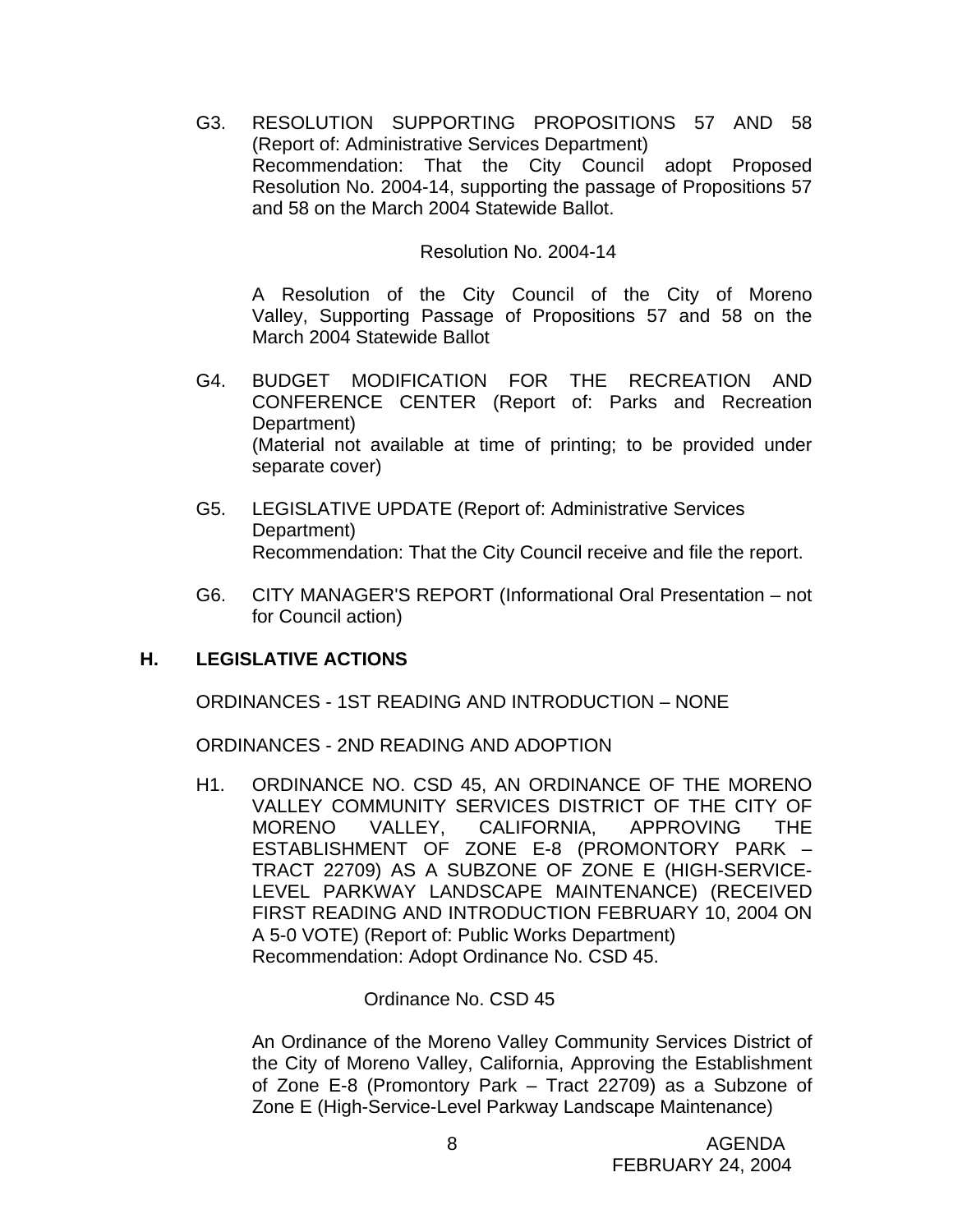# ORDINANCES - URGENCY ORDINANCES - NONE

#### RESOLUTIONS – NONE

# PUBLIC COMMENTS **ON ANY SUBJECT NOT ON THE AGENDA** UNDER THE JURISDICTION OF THE CITY COUNCIL

Those wishing to speak should complete and submit a BLUE speaker slip to the Bailiff. There is a three-minute time limit per person. All remarks and questions shall be addressed to the presiding officer or to the City Council and not to any individual Council member, staff member or other person.

# **CLOSING COMMENTS AND/OR REPORTS OF THE CITY COUNCIL, COMMUNITY SERVICES DISTRICT, OR COMMUNITY REDEVELOPMENT AGENCY**